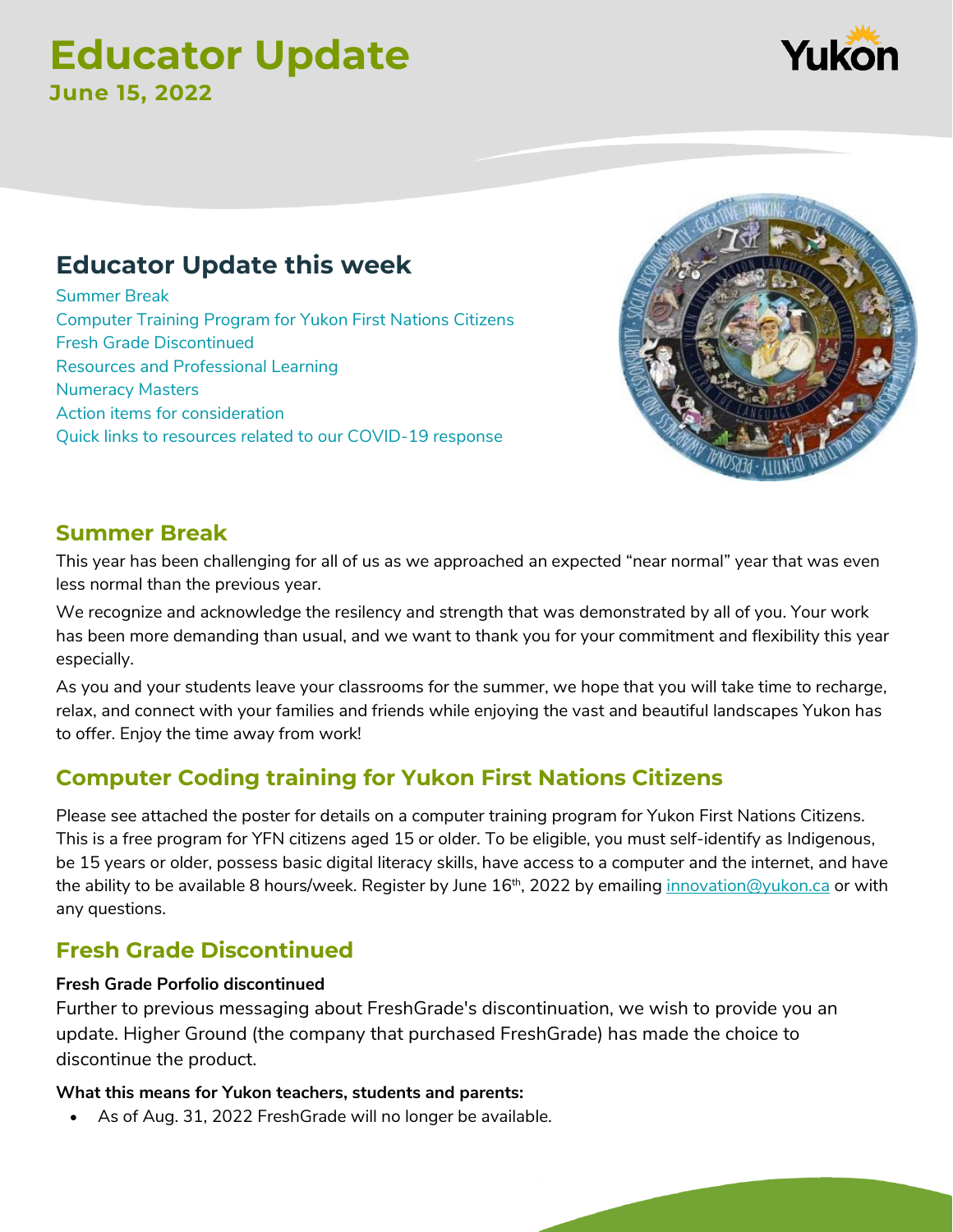- A working group of Yukon Educators and Central Administration staff have been evaluating alternatives and will make a recommendation for replacement in the coming weeks.
- We hope to have an alternative product available for teachers' use in the fall of 2022.

#### **Plan for Wrap-Up**

#### **Communicate to Parents**

Teachers that are using FreshGrade may choose to communicate to parents that the product will be going offline Aug. 31, 2022.

#### **Review Portfolio Posts**

Teachers using FreshGrade should review posts to ensure that photos and images comply with district guidelines, i.e., no student images where parental/guardian permission has not been granted. This is because families can download images and videos posted in their child's portfolio, which may include other students in the classroom.

#### **Save Teacher Created Materials**

If you have teacher-created materials you wish to keep, copy and paste them into another format.

#### **Data Extraction**

Without the FreshGrade application, there is no 'portfolio' look and experience. The data consists of individual documents, images, and videos which lose their relationship (i.e., association with a student) and which are not easily searchable. The data becomes unusable for practical purposes without further technical development by a district, and a means to display and share the data.

Yukon Department of Education will request that **all data and personal information from account holders be deleted**, and to be provided with written confirmation from Higher Ground when this is complete.

For more information, please contact David McInnes [david.mcinnes@yukon.ca](mailto:david.mcinnes@yukon.ca) or 867-667-5871

# <span id="page-1-0"></span>**Resources and Professional Learning**

#### **MediaSmarts**

Licensing for MediaSmarts resources is available for all Yukon classrooms. To access resources, teachers should create an account at the following link:

- [MyMediaSmarts](https://my.mediasmarts.ca/en/teacher/account/signup)
- ACTIVATION CODE: 199056900

To protect the privacy of personal student information, please use pseudonyms rather than real student names for student logins.

#### **Be a Better Digital Citizen!**

As students consume troubling news it is clear that many issues in our digital world have real life impacts: the spread of misinformation and conspiracy theories, the proliferation of racist stereotypes, online hate and prejudice, and the attacks on journalists and freedom of the press.

Learning about, practising and encouraging good digital citizenship is a good place to start in addressing these issues. [MediaSmarts](https://can01.safelinks.protection.outlook.com/?url=https%3A%2F%2Fmediasmarts.us2.list-manage.com%2Ftrack%2Fclick%3Fu%3D67f408dfb22f2784ff7891486%26id%3D2e7af1bff1%26e%3Dab45444b34&data=04%7C01%7Cdavid.mcinnes%40yukon.ca%7C8c56b71afe714669942108d9f6db68f2%7C98f515313973490abb70195aa264a2bc%7C0%7C0%7C637812244501528401%7CUnknown%7CTWFpbGZsb3d8eyJWIjoiMC4wLjAwMDAiLCJQIjoiV2luMzIiLCJBTiI6Ik1haWwiLCJXVCI6Mn0%3D%7C3000&sdata=YN3GLCbUAlUiExr5gSWZ2Pf9QKRMchJZJdj2icfb7nU%3D&reserved=0) resources assist educators to guide students and initiate conversations about these topics. We all have the opportunity to make a difference now.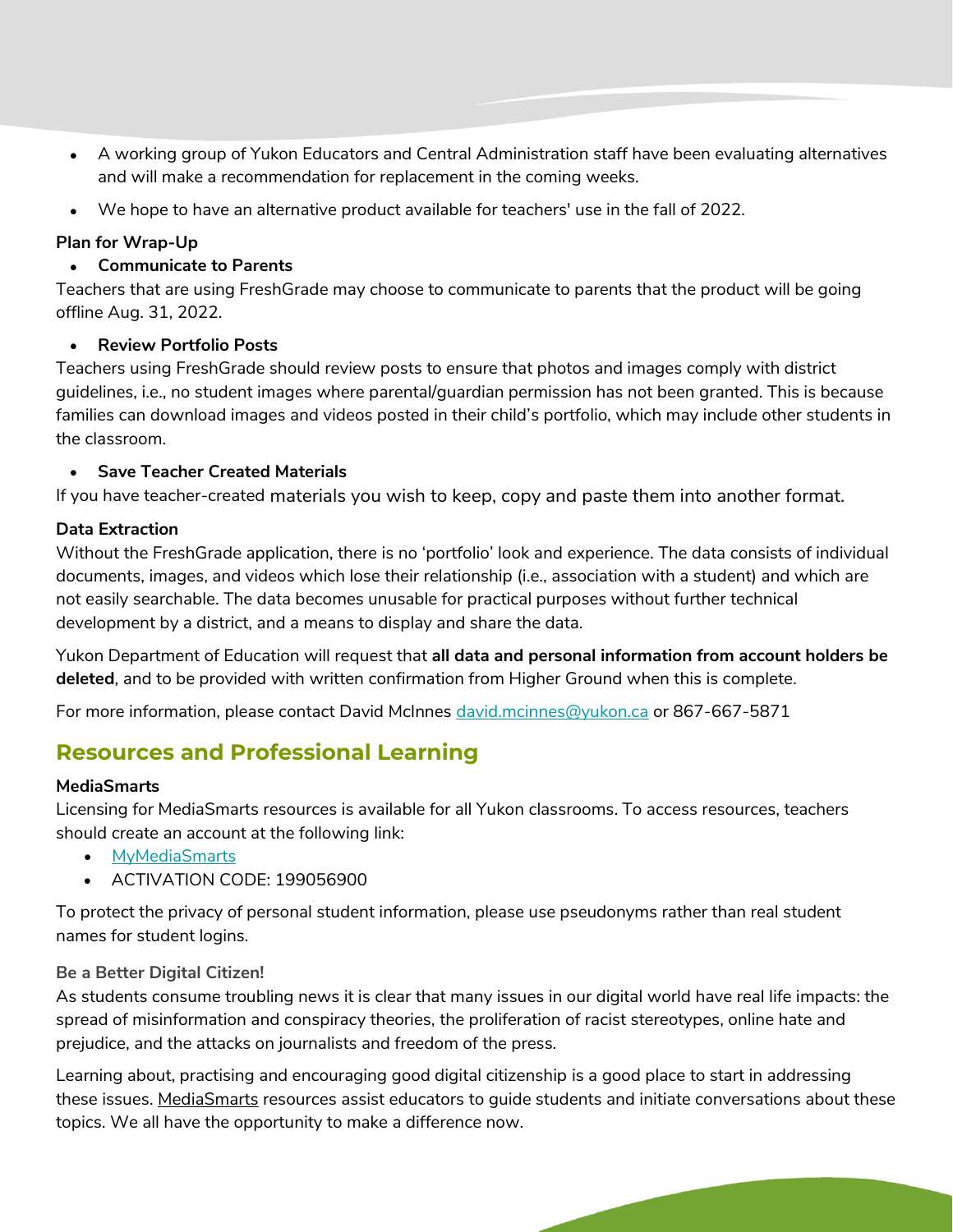Here are some resources that MediaSmarts recommends to help guide these important discussions:

### **Digital citizenship**

- [Do the right thing: How to be a good digital citizen](https://can01.safelinks.protection.outlook.com/?url=https%3A%2F%2Fmediasmarts.us2.list-manage.com%2Ftrack%2Fclick%3Fu%3D67f408dfb22f2784ff7891486%26id%3D43ad2cb335%26e%3Dab45444b34&data=04%7C01%7Cdavid.mcinnes%40yukon.ca%7C8c56b71afe714669942108d9f6db68f2%7C98f515313973490abb70195aa264a2bc%7C0%7C0%7C637812244501528401%7CUnknown%7CTWFpbGZsb3d8eyJWIjoiMC4wLjAwMDAiLCJQIjoiV2luMzIiLCJBTiI6Ik1haWwiLCJXVCI6Mn0%3D%7C3000&sdata=6ccu11FTAK8Lvy8d%2BM3HBHww4s78vYZOlhkHO8L74Ic%3D&reserved=0) Tip sheet
- **[Behaving ethically online: Ethics and empathy](https://can01.safelinks.protection.outlook.com/?url=https%3A%2F%2Fmediasmarts.us2.list-manage.com%2Ftrack%2Fclick%3Fu%3D67f408dfb22f2784ff7891486%26id%3De568d61ba1%26e%3Dab45444b34&data=04%7C01%7Cdavid.mcinnes%40yukon.ca%7C8c56b71afe714669942108d9f6db68f2%7C98f515313973490abb70195aa264a2bc%7C0%7C0%7C637812244501528401%7CUnknown%7CTWFpbGZsb3d8eyJWIjoiMC4wLjAwMDAiLCJQIjoiV2luMzIiLCJBTiI6Ik1haWwiLCJXVCI6Mn0%3D%7C3000&sdata=iARQumDX%2BO4G5ccOJOOsavspvy5wala6qHTP8b6pebQ%3D&reserved=0)** Lesson plan for grades 4 to 6
- [Behaving ethically online: Ethics and values](https://can01.safelinks.protection.outlook.com/?url=https%3A%2F%2Fmediasmarts.us2.list-manage.com%2Ftrack%2Fclick%3Fu%3D67f408dfb22f2784ff7891486%26id%3Dda1f18d1d4%26e%3Dab45444b34&data=04%7C01%7Cdavid.mcinnes%40yukon.ca%7C8c56b71afe714669942108d9f6db68f2%7C98f515313973490abb70195aa264a2bc%7C0%7C0%7C637812244501528401%7CUnknown%7CTWFpbGZsb3d8eyJWIjoiMC4wLjAwMDAiLCJQIjoiV2luMzIiLCJBTiI6Ik1haWwiLCJXVCI6Mn0%3D%7C3000&sdata=stVCyYYURGEiLZvZAm7IeT77AGIKtvW5wWh421a2o%2Fc%3D&reserved=0) Lesson plan for grades 7 to 8

### **Online hate**

- [Just a joke? Helping youth respond to casual prejudice](https://can01.safelinks.protection.outlook.com/?url=https%3A%2F%2Fmediasmarts.us2.list-manage.com%2Ftrack%2Fclick%3Fu%3D67f408dfb22f2784ff7891486%26id%3Ddb32bc73fa%26e%3Dab45444b34&data=04%7C01%7Cdavid.mcinnes%40yukon.ca%7C8c56b71afe714669942108d9f6db68f2%7C98f515313973490abb70195aa264a2bc%7C0%7C0%7C637812244501528401%7CUnknown%7CTWFpbGZsb3d8eyJWIjoiMC4wLjAwMDAiLCJQIjoiV2luMzIiLCJBTiI6Ik1haWwiLCJXVCI6Mn0%3D%7C3000&sdata=77zQZjJNicpL%2F1IW8z9jZbMd530g7J3n0M6Cxfu%2FDCE%3D&reserved=0) Lesson plan for grades 6 to 8
- [Online propaganda and the proliferation of hate](https://can01.safelinks.protection.outlook.com/?url=https%3A%2F%2Fmediasmarts.us2.list-manage.com%2Ftrack%2Fclick%3Fu%3D67f408dfb22f2784ff7891486%26id%3Db2c3270730%26e%3Dab45444b34&data=04%7C01%7Cdavid.mcinnes%40yukon.ca%7C8c56b71afe714669942108d9f6db68f2%7C98f515313973490abb70195aa264a2bc%7C0%7C0%7C637812244501528401%7CUnknown%7CTWFpbGZsb3d8eyJWIjoiMC4wLjAwMDAiLCJQIjoiV2luMzIiLCJBTiI6Ik1haWwiLCJXVCI6Mn0%3D%7C3000&sdata=pXml6QhlSaKzD1xR6v0LVPPPV4z1gytBa4A7CoLcdy4%3D&reserved=0) Lesson plan for grades 10 to 12
- [Challenging hate online](https://can01.safelinks.protection.outlook.com/?url=https%3A%2F%2Fmediasmarts.us2.list-manage.com%2Ftrack%2Fclick%3Fu%3D67f408dfb22f2784ff7891486%26id%3Da2fda0e621%26e%3Dab45444b34&data=04%7C01%7Cdavid.mcinnes%40yukon.ca%7C8c56b71afe714669942108d9f6db68f2%7C98f515313973490abb70195aa264a2bc%7C0%7C0%7C637812244501528401%7CUnknown%7CTWFpbGZsb3d8eyJWIjoiMC4wLjAwMDAiLCJQIjoiV2luMzIiLCJBTiI6Ik1haWwiLCJXVCI6Mn0%3D%7C3000&sdata=sJA8wGlJFwGA2JWvpTJiMwzqvmQsU5JWmHNF23V8twg%3D&reserved=0) Lesson plan for grades 10 to 12
- [Free speech and the internet](https://can01.safelinks.protection.outlook.com/?url=https%3A%2F%2Fmediasmarts.us2.list-manage.com%2Ftrack%2Fclick%3Fu%3D67f408dfb22f2784ff7891486%26id%3D87547bb8b6%26e%3Dab45444b34&data=04%7C01%7Cdavid.mcinnes%40yukon.ca%7C8c56b71afe714669942108d9f6db68f2%7C98f515313973490abb70195aa264a2bc%7C0%7C0%7C637812244501528401%7CUnknown%7CTWFpbGZsb3d8eyJWIjoiMC4wLjAwMDAiLCJQIjoiV2luMzIiLCJBTiI6Ik1haWwiLCJXVCI6Mn0%3D%7C3000&sdata=frl9dHNByryQnEp4wwRqcF5L3xXNNwL9XDOSX38iHNA%3D&reserved=0) Lesson plan for grades 10 to 12

### **Misinformation**

- **[Break the Fake: How to tell what's true online](https://can01.safelinks.protection.outlook.com/?url=https%3A%2F%2Fmediasmarts.us2.list-manage.com%2Ftrack%2Fclick%3Fu%3D67f408dfb22f2784ff7891486%26id%3Dd42fa44f46%26e%3Dab45444b34&data=04%7C01%7Cdavid.mcinnes%40yukon.ca%7C8c56b71afe714669942108d9f6db68f2%7C98f515313973490abb70195aa264a2bc%7C0%7C0%7C637812244501528401%7CUnknown%7CTWFpbGZsb3d8eyJWIjoiMC4wLjAwMDAiLCJQIjoiV2luMzIiLCJBTiI6Ik1haWwiLCJXVCI6Mn0%3D%7C3000&sdata=DZKFeoGr9C%2BxiLmmhA%2FUykmQY5n4vbiSjpqDZLpvBYY%3D&reserved=0)** Portal page
- [Check First, Share After: Tackling COVID-19 misinformation](https://can01.safelinks.protection.outlook.com/?url=https%3A%2F%2Fmediasmarts.us2.list-manage.com%2Ftrack%2Fclick%3Fu%3D67f408dfb22f2784ff7891486%26id%3D4255705942%26e%3Dab45444b34&data=04%7C01%7Cdavid.mcinnes%40yukon.ca%7C8c56b71afe714669942108d9f6db68f2%7C98f515313973490abb70195aa264a2bc%7C0%7C0%7C637812244501528401%7CUnknown%7CTWFpbGZsb3d8eyJWIjoiMC4wLjAwMDAiLCJQIjoiV2luMzIiLCJBTiI6Ik1haWwiLCJXVCI6Mn0%3D%7C3000&sdata=DZlZjJrlnCwj8vxZfcT3mCok6si0RuJXb5OtJ%2FZoPFE%3D&reserved=0) Portal page
- [Know It or Not? Increasing resiliency to health and science misinformation](https://can01.safelinks.protection.outlook.com/?url=https%3A%2F%2Fmediasmarts.us2.list-manage.com%2Ftrack%2Fclick%3Fu%3D67f408dfb22f2784ff7891486%26id%3Da84bd5301e%26e%3Dab45444b34&data=04%7C01%7Cdavid.mcinnes%40yukon.ca%7C8c56b71afe714669942108d9f6db68f2%7C98f515313973490abb70195aa264a2bc%7C0%7C0%7C637812244501528401%7CUnknown%7CTWFpbGZsb3d8eyJWIjoiMC4wLjAwMDAiLCJQIjoiV2luMzIiLCJBTiI6Ik1haWwiLCJXVCI6Mn0%3D%7C3000&sdata=mKfylI5ymAwfM4HXXrBUARcMqGyeZqIvO9UK5mmmCDI%3D&reserved=0)*(MediaSmarts is looking for teachers to test this new resource)*

### **Journalism and news**

- $\bullet$  [Talking to kids about the news](https://can01.safelinks.protection.outlook.com/?url=https%3A%2F%2Fmediasmarts.us2.list-manage.com%2Ftrack%2Fclick%3Fu%3D67f408dfb22f2784ff7891486%26id%3D231bb1147b%26e%3Dab45444b34&data=04%7C01%7Cdavid.mcinnes%40yukon.ca%7C8c56b71afe714669942108d9f6db68f2%7C98f515313973490abb70195aa264a2bc%7C0%7C0%7C637812244501528401%7CUnknown%7CTWFpbGZsb3d8eyJWIjoiMC4wLjAwMDAiLCJQIjoiV2luMzIiLCJBTiI6Ik1haWwiLCJXVCI6Mn0%3D%7C3000&sdata=pT4UdJeSURmXSF%2BnrNuxIQ0vQntsb%2B7456waAdnivks%3D&reserved=0) Tip sheet
- $\bullet$  [Talking to kids about hate in media](https://can01.safelinks.protection.outlook.com/?url=https%3A%2F%2Fmediasmarts.us2.list-manage.com%2Ftrack%2Fclick%3Fu%3D67f408dfb22f2784ff7891486%26id%3D9e39120bb1%26e%3Dab45444b34&data=04%7C01%7Cdavid.mcinnes%40yukon.ca%7C8c56b71afe714669942108d9f6db68f2%7C98f515313973490abb70195aa264a2bc%7C0%7C0%7C637812244501528401%7CUnknown%7CTWFpbGZsb3d8eyJWIjoiMC4wLjAwMDAiLCJQIjoiV2luMzIiLCJBTiI6Ik1haWwiLCJXVCI6Mn0%3D%7C3000&sdata=7%2F611TiVZuERH1nXWm6J0g5ZzoYLYm4pgJ%2FBmznN6RM%3D&reserved=0)  $-$  Tip sheet
- [Digital Literacy 101](https://www.youtube.com/watch?v=8o96ey4jCgE&feature=youtu.be)

### **Math Circle Opportunity**

The BCAMT is hosting our first Math Circle in North Vancouver between 5:30 and 7:30 pm on June 22. Math Circles are for all math enthusiasts - elementary and secondary teachers are welcome. Come and enjoy some appetizers and good conversation with colleagues; and most importantly, let's have some fun solving problems in a social setting. If you're interested in participating in this inaugural Math Circle, please sign up on this [google form.](https://forms.gle/q3k91iCKzDsRtJa28%20%3chttps:/can01.safelinks.protection.outlook.com/?url=https%3A%2F%2Fforms.gle%2Fq3k91iCKzDsRtJa28&data=05%7C01%7CTanya.Lewis%40yukon.ca%7C9ba252b49e7c4ad2e74e08da45c729a4%7C98f515313973490abb70195aa264a2bc%7C0%7C0%7C637899019534881685%7CUnknown%7CTWFpbGZsb3d8eyJWIjoiMC4wLjAwMDAiLCJQIjoiV2luMzIiLCJBTiI6Ik1haWwiLCJXVCI6Mn0%3D%7C1000%7C%7C%7C&sdata=RBRlag0iqDfxe3bLPPnmZfqQpUeZKIwWWWmnUfm9orQ%3D&reserved=0%3e)

### **Let's build a library**

The technical minds are meeting to get the online e-library system up and running for us using Sora. Sora provides access to e-books and audiobooks from the department library. It has built-in tools such as bookmarks, define words, making notes and highlights. There are read-alongs available and reading settings (including dyslexic font).

We would like to start testing the library so that the materials are available and the system is ready to use in the fall. We are currently building the library and will have more selection at the end of June.

You can use your YESNET account to log into Sora [soraapp.com/welcome.](https://soraapp.com/welcome) To get started, there are some helpful instructions and videos at [help.soraapp.com/en-us/home.htm.](https://help.soraapp.com/en-us/home.htm)

If you would like to be a part of this exciting opportunity, please email *tracey.hutton@yukon.ca.*